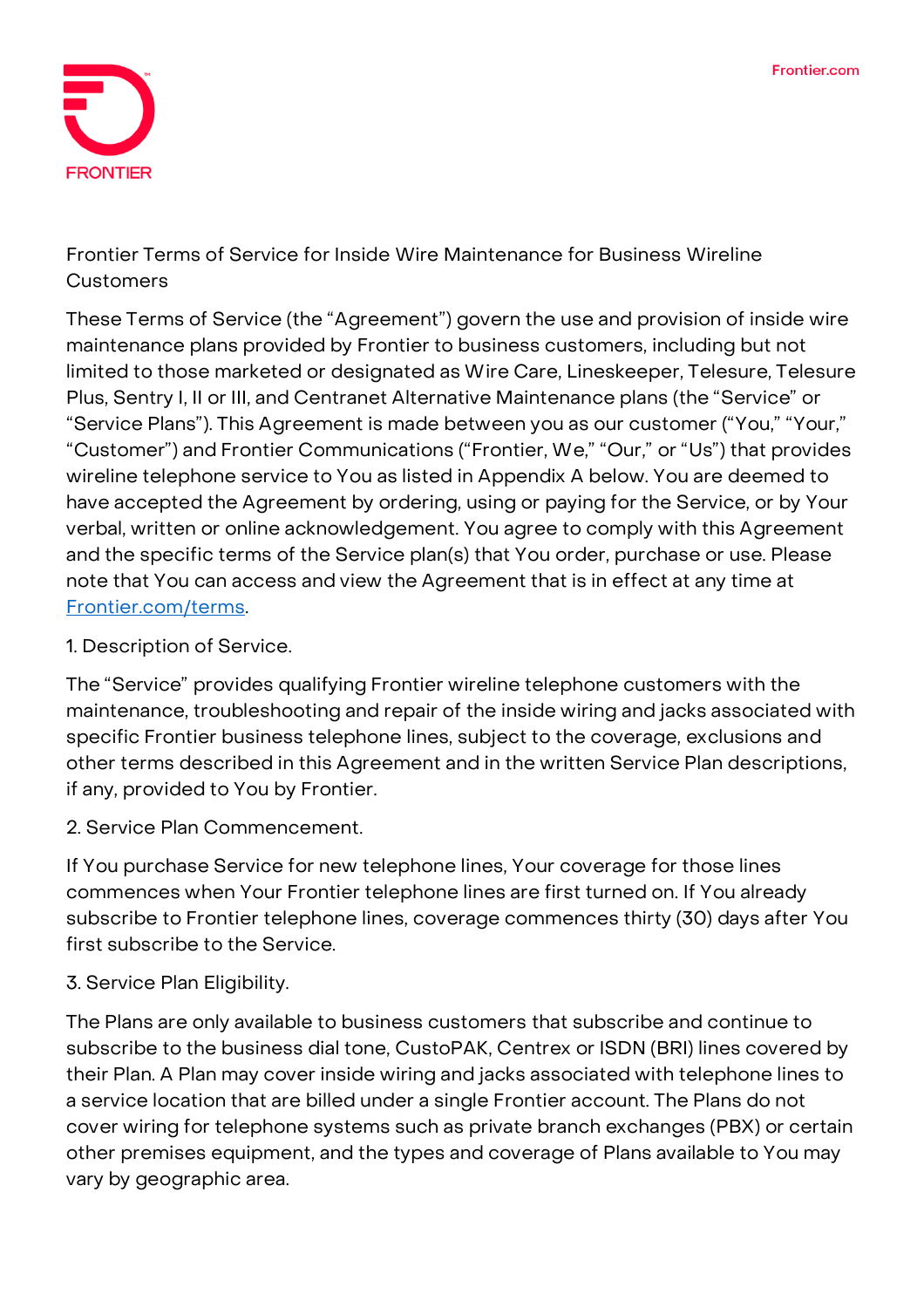

The Service Plans are non-regulated commercial service options that You may voluntarily elect. If You do not subscribe to a Service Plan and Your inside wiring or jacks need repair, You may i) contact Frontier to request repair at Frontier's thencurrent time and material rates, ii) obtain inside wire maintenance and repair services from another company of Your choice, or iii) perform the repair Yourself.

If You lease Your office or business location, You should be aware that landlords may be responsible for repairs and maintenance of inside wiring. It is Your responsibility to verify with Your landlord who is responsible for inside wire maintenance and repair prior to subscribing to a Plan. Frontier will not reimburse Plan charges to You if it is determined that Your landlord is responsible for such repairs and maintenance of inside wiring or that You are not able to permit Frontier access to perform the Service.

**4. Plan Coverage and Exclusions.**

Frontier will perform diagnostics and repairs to that portion of Your standard inside wiring and jacks for the line(s) covered under the Plan to the extent that Frontier determines such diagnostics and repairs are necessary and are associated with or used by You in connection with the Frontier services. Diagnostics and repairs will be performed in accordance with Frontier's standard procedures.

**Coverage includes** diagnostics and repair of the following:

- Standard inside telephone wiring used for Frontier telephone lines covered under the Plan;
- Newly installed or relocated inside wiring and jacks;
- Inside wire and jacks at a near extension at the same service location and property if readily accessible to the technician and if the line and jacks were in working order prior to Plan coverage;
- Replacement of defective splitters (only if originally installed by Frontier); and
- Inside wiring or jack damaged from lightning.

# **Exclusions**

The Service does not cover or include diagnostics, repair or replacement of:

- Wire or cable larger than 8-pair (If problems are caused by defective conductors in wire or cable larger then 8-pair, Frontier will reterminate service to usable conductors to restore service if usable conductors are available and Frontier is permitted access to the point of termination);
- Coaxial or Cat5e cable;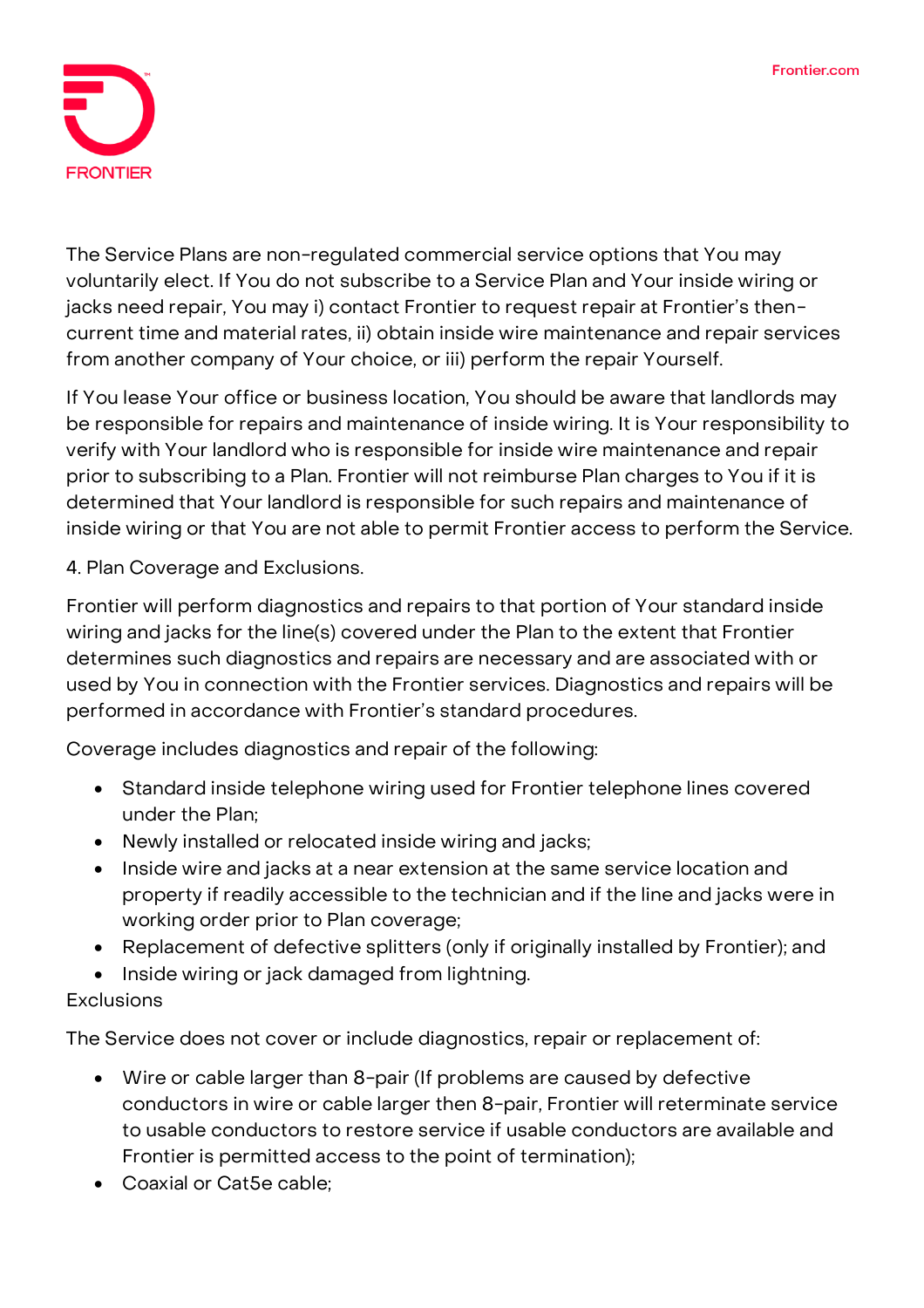

- Wire or jack malfunctions preexisting the coverage date of the Plan, or which are caused by misuse, abuse, riots, acts of war or terrorism, vandalism, fire, burst pipes, damage caused by Customer or its contractors and employees, and acts of nature other than lightning, such as floods, windstorms and earthquakes;
- Restoration of Customer premises or fixtures, including walls and floors, or any repair requiring access to or placement of concealed wire;
- Customer-provided equipment including but not limited to telephones, fax machines, computers, security or alarm systems, printers, satellite TV dishes, modems, routers or other premises equipment;
- Inside telephone wiring, jacks or other items used in connection with service from a provider other than Frontier;
- Inside wiring and jack(s) which are nonstandard or do not comply with Part 68 of the Federal Communications
- Commission, NEC, ANSI/ICEA rules and guidelines, or fail to meet Frontier's technical standards;
- Inside wiring or jacks associated with complex inside wiring, WATS or data services;
- Malfunctions resulting from the use of telephone lines intended for voice grade transmission to transmit or receive data or signals beyond the operating capabilities of the line;
- Repair of jacks not previously connected to Frontier line(s) in service;
- Inside wiring and jacks for marine activity, recreational vehicles (RVs) and construction trailers or other temporary or movable structures;
- Extensions located at a different address;
- In-wall wiring: Frontier does not "fish" walls. If wall-run wire cannot be used to run replacement wire Frontier will run replacement cable via baseboard only;
- Range extenders or component cables; or
- Repair or replacement of broken routers, modems, power cords and any other equipment purchased or rented from Frontier, except as may be separately covered by applicable warranties.

Frontier, at its discretion, may provide diagnostics and repair under the Plan remotely through its testing facilities, by phone or online support or otherwise, without dispatching a technician. If Frontier dispatches a technician and determines that the service problem resulted from Your telephones, modem, fax or other Customer equipment or from Your transmission or receipt of data or signals beyond the operating parameters of the line rather than the wire or jack(s), You may be required to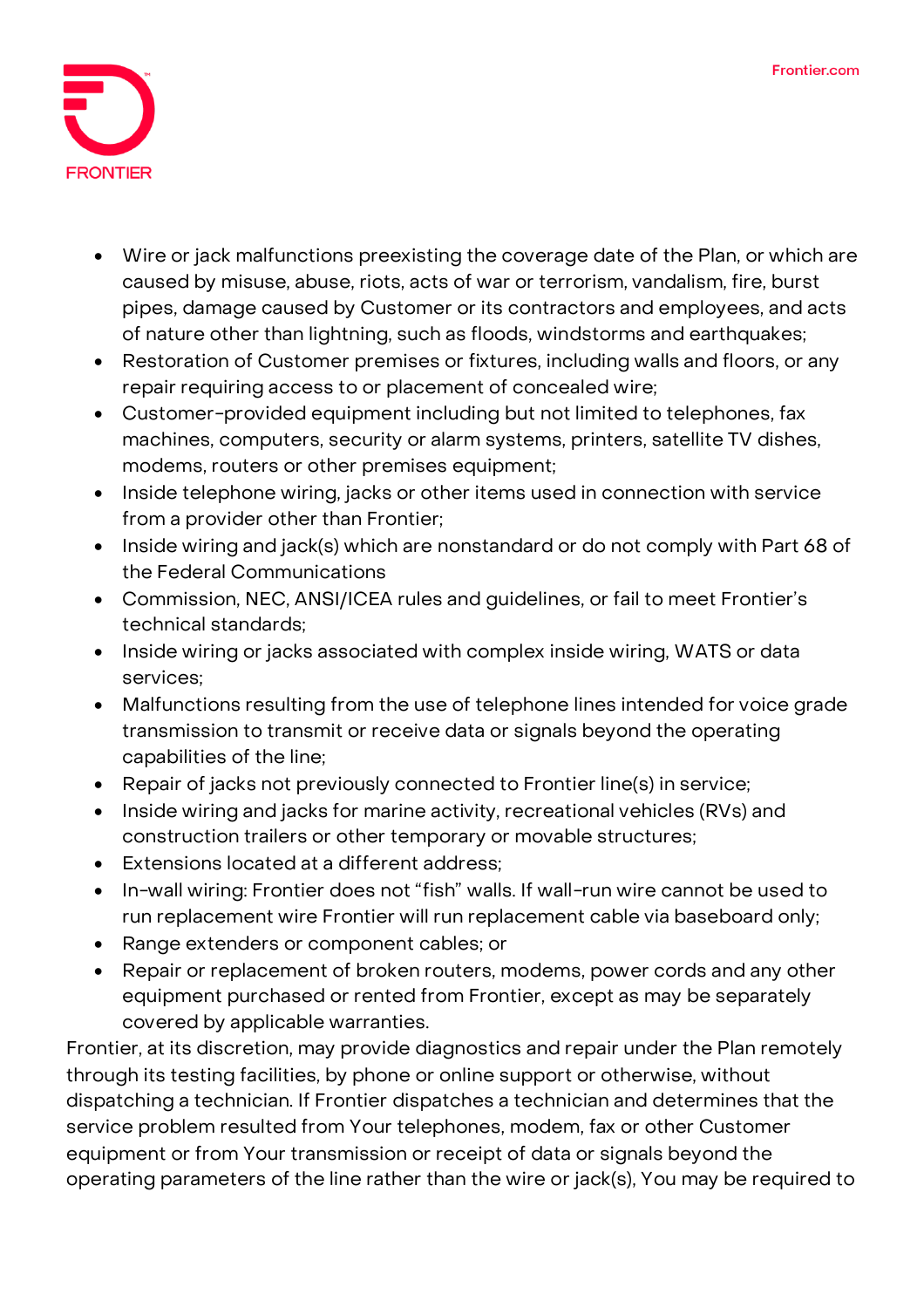

pay a service or Premises Visit fee for the dispatch plus a minimum 30-minute labor charge at Frontier's then-prevailing rates.

#### **5. Charges.**

You agree to pay all charges for the Plan You selected, including but not limited to monthly per line and/or per account service charges, as applicable, taxes and fees, one-time charges to enroll or process Your order, and early termination fees that may apply. If We permit You to elect to be billed for the Service on Your credit or debit card, Frontier will continue to bill the card until You tell Us to cancel such billing, and You also agree that Frontier may receive updated card account information from the card issuer. If You cancel before the end of your term, You agree to pay the early termination fee that applies to Your Plan.

Payment is due by the date indicated on Your Frontier invoice, and any payment received thirty (30) calendar days or more after the invoice date is considered past due. You agree to pay interest for past due amounts at the same rate that applies to past due amounts for Your Frontier telephone service. Frontier may assign unpaid delinquent charges to a collection agency for action.

**6. CHANGES IN SERVICES, CHARGES, TERMS AND CONDITIONS.**

FRONTIER RESERVES THE RIGHT TO CHANGE THIS AGREEMENT, THE SERVICE, PLANS, APPLICABLE CHARGES AND ANY OTHER TERMS AND CONDITIONS WITH OR WITHOUT NOTICE TO YOU PROVIDED THAT WE WILL PROVIDE YOU AT LEAST (30) DAYS' NOTICE OF ANY MATERIAL REDUCTION IN SERVICE PLAN COVERAGE OR INCREASE IN YOUR RATES WHICH MAY BE IN THE FORM OF A NOTICE ON OR WITH YOUR BILL, AN EMAIL TO THE EMAIL ADDRESS WE HAVE ON FILE FOR YOU OR BY WEBSITE POSTING AT **<https://frontier.com/corporate/policies>**. THE CURRENT VERSION OF THIS AGREEMENT SHALL ALSO BE POSTED AND AVAILABLE TO YOU FOR REVIEW AT **<https://frontier.com/corporate/policies>**. YOU AGREE TO VISIT THESE WEBSITES PERIODICALLY TO REVIEW REVISIONS. YOUR CONTINUATION OF SERVICE OR PAYMENT OF BILLED CHARGES AFTER THE EFFECTIVE DATE OF A CHANGE WILL BE DEEMED TO BE YOUR ASSENT TO THE CHANGE(S).

## **7. Limited Warranty.**

Frontier warrants for a period of thirty (30) days that the Services performed and materials provided by Frontier under this Agreement will meet accepted industry practices and are free from defects in materials or workmanship. Should any failure to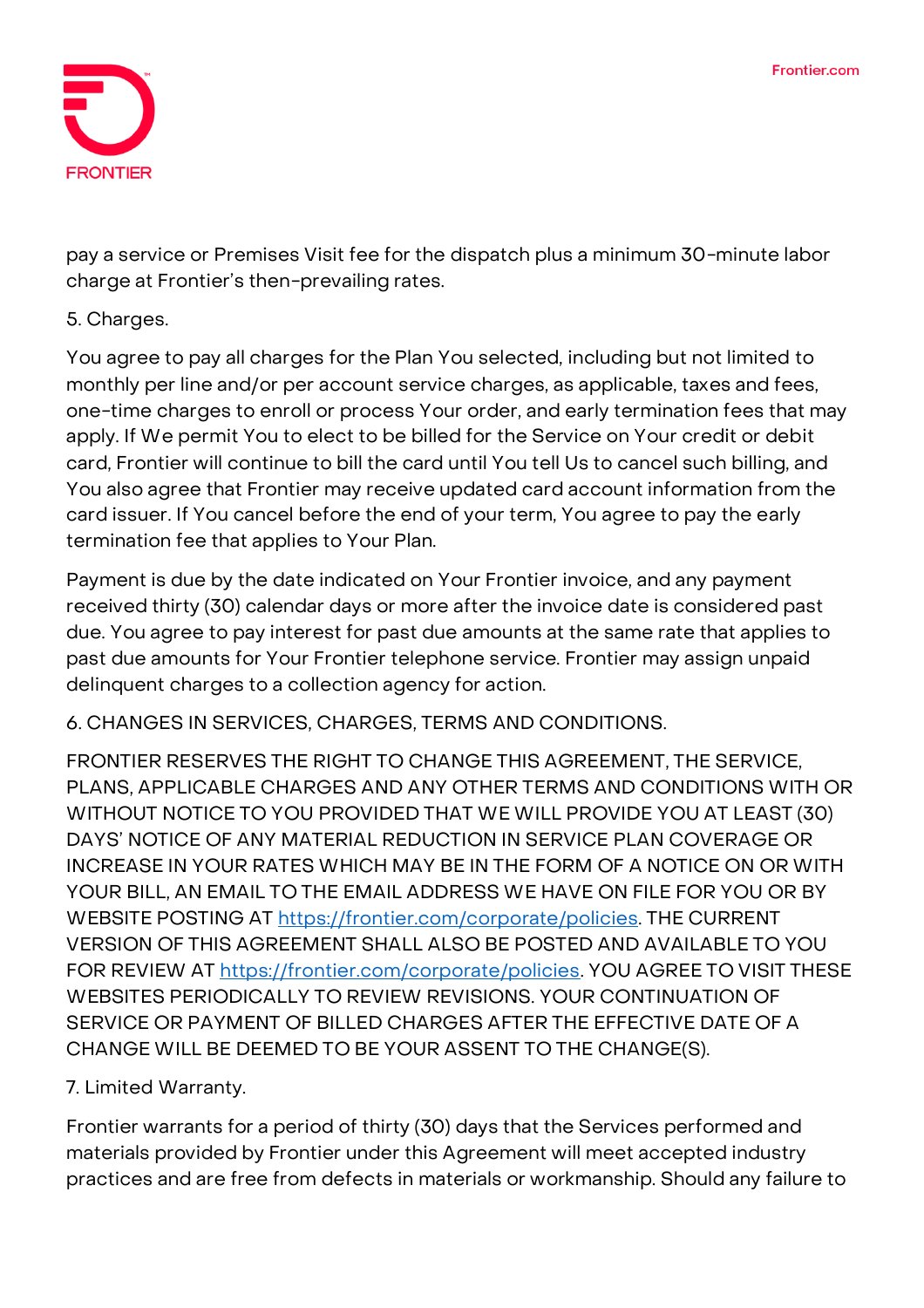

conform to this warranty appear and be reported to Frontier within said 30-day period, Frontier shall reperform the nonconforming services, and repair or replace the nonconforming materials. Such reperformance of work, and repair or replacement of nonconforming materials, shall constitute the entire liability of Frontier and sole remedy of the Customer under this warranty, whether claim or remedy is sought in contract, tort (including negligence), strict liability, or otherwise. THE FOREGOING WARRANTIES ARE EXCLUSIVE AND IN LIEU OF ALL OTHER WARRANTIES, WHETHER WRITTEN OR IMPLIED, IN FACT OR IN LAW. FRONTIER DISCLAIMS ANY AND ALL WARRANTIES OF MERCHANTABILITY OR FITNESS FOR A PARTICULAR PURPOSE.

## **8. LIMITATION OF LIABILITY.**

IN NO EVENT SHALL FRONTIER, ITS AFFILIATED COMPANIES, THEIR EMPLOYEES, AGENTS AND CONTRACTORS, HAVE ANY LIABILITY FOR SPECIAL, INDIRECT, INCIDENTAL OR CONSEQUENTIAL DAMAGES RESULTING FROM THE PROVISION OF OR FAILURE TO PROVIDE SERVICE UNDER THESE PLANS, OR FROM ANY FAULT, FAILURE, DEFECT OR DEFICIENCY IN ANY SERVICE, LABOR, MATERIAL, WORK OR PRODUCT FURNISHED IN CONNECTION WITH THESE PLANS (SUCH AS, BUT NOT LIMITED TO, SERVICE OUTAGES AND ANY LOSS OF USE OF WIRING, JACKS OR EQUIPMENT BEYOND THE JACK, AND ANY DAMAGES RESULTING THEREFROM). THESE LIMITATIONS OF AND EXCLUSIONS FROM LIABILITY SHALL APPLY REGARDLESS OF WHETHER A CLAIM OR REMEDY IS SOUGHT IN CONTRACT, TORT (INCLUDING NEGLIGENCE AND STRICT LIABILITY), OR OTHERWISE, EVEN IF FRONTIER HAS BEEN ADVISED OF THE POSSIBILITY OF SUCH CLAIM OR DAMAGES.

## **9. Termination.**

Either You or We may terminate this Agreement at any time upon thirty (30) days' notice to the other, and We reserve the right to suspend Service if You are more than thirty (30) days overdue in payment. You may notify Frontier by calling Frontier's business office at the number on Your bill or such other number as Frontier may designate for such purpose. Frontier may notify You by phone, bill message or email to the address we have for Your account. If You terminate Service during a billing month, no pro-rata refund or credit of billed charges for that month will be due to You.

## **10. Indemnification.**

You agree to indemnify Us and hold Us harmless for any damages, costs, liabilities and attorneys' fees We incur from any claim arising from or relating to the ordering or use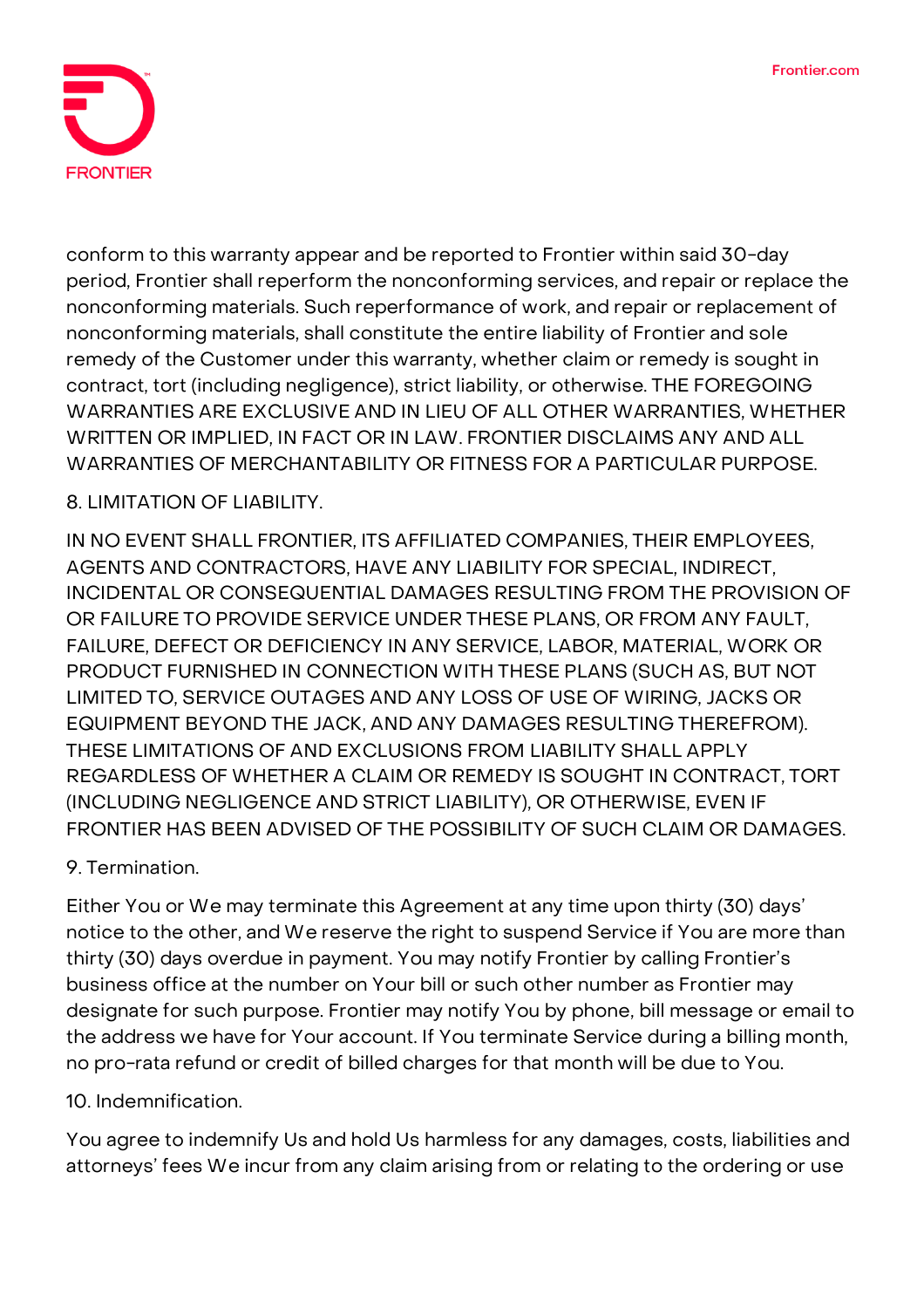

of the Services by You, Your employees, agents or other persons at Your service location, including but not limited to granting Frontier access to service locations, wiring, and/or equipment that are owned by third parties.

## **11. ARBITRATION.**

Frontier encourages you to contact our Customer Service department if you have concerns or complaints about your Service or Frontier. Generally, customer complaints can be satisfactorily resolved in this way. In the unlikely event that you are not able to resolve your concerns through our Customer Service department, you and Frontier each agree to resolve all disputes through binding arbitration or a small claims court rather than lawsuits in courts of general jurisdiction, jury trials, or class actions. Arbitration is more informal than a lawsuit. Arbitration uses a neutral arbitrator instead of a judge or jury, allows for more limited discovery than in court, and is subject to very limited review by courts. Arbitrators can award the same damages and individual relief affecting individual parties that a court can award, including an award of attorneys' fees if the law allows. For any non-frivolous claim that does not exceed \$75,000, Frontier will pay all costs of the arbitration. Moreover, in arbitration you are entitled to recover attorneys' fees from Frontier for your own dispute to the same extent as you would be in court. In addition, under certain circumstances (as explained below), Frontier will pay you more than the amount of the arbitrator's award if the arbitrator awards you an amount that is greater than what Frontier has offered you to settle the dispute. For more information about the arbitration process, please see [https://frontier.com/~/media/corporate/terms/general-arbitration-provision.ashx.](https://frontier.com/~/media/corporate/terms/general-arbitration-provision.ashx)

## **12. Applicable Law.**

Except as otherwise required by law, You and We agree that the Federal Arbitration Act and the substantive laws of the state in which your Service location is situated, without reference to the principles of conflict of laws, will govern any claims relating to or arising under this Agreement. In any arbitration, the Arbitrator shall be bound to apply the laws that govern and does not have the power to award any relief not authorized by such laws.

**13. Waiver and Severability.**

Our failure at any time to insist upon strict compliance with any terms of this Agreement shall not be a waiver of such terms in the future. If any provision of this